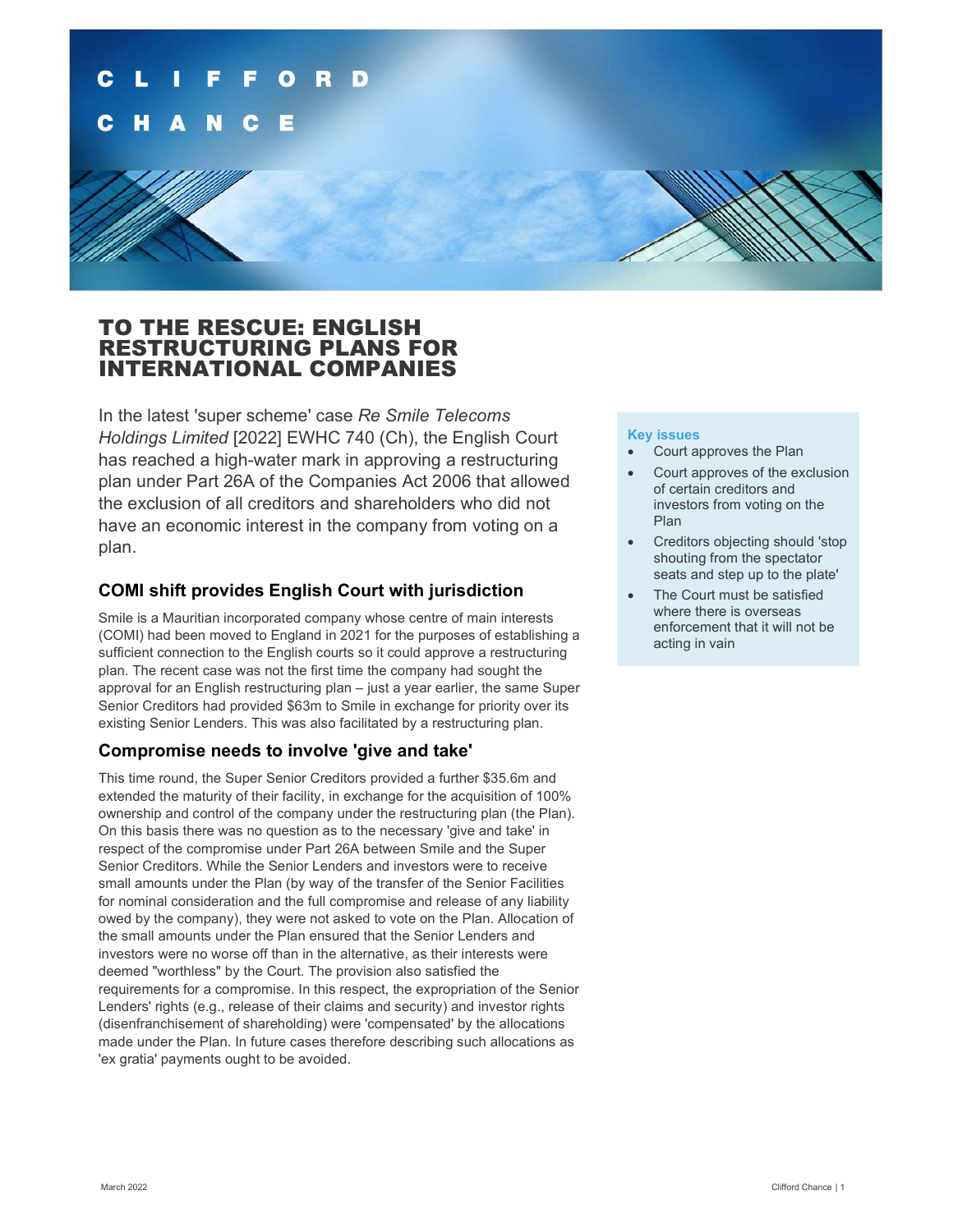#### **FFORD**

C H A N C E

#### Exclusions of Senior Lenders and investors from voting

In an earlier hearing (the convening hearing) the Court considered how creditors had been classified for the purposes of the Plan and provided directions in relation to the creditors' meeting at which creditors vote on the Plan. In Smile's case, at that convening hearing, the Court had been content with the company's decision to exclude Senior Lenders and investors from the vote. This was based on the expert valuation evidence that they had no economic interest in the company, and it was therefore permissible to exclude them. This was because the alternative to the Plan was a formal insolvency, which would only facilitate a distribution of proceeds to the Super Senior Creditors, leaving nothing for the Senior Lenders or investors, meaning they were no worse off under the proposed restructuring plan. The exclusion of the Senior Lenders and investors was also approved along with the Plan itself by the subsequent judge at the latest sanction hearing. In this case, the valuation evidence provided by Smile showed that the Senior Lenders and investors were clearly 'out of the money' with value breaking within the Super Senior Creditor ranking. The valuation was based on a recent unsuccessful sales process. The competing evidence put forward by Senior Lender Afreximbank (relied upon in correspondence) was simply based on a desktop valuation and the experts were not available to explain or support their findings. The judge was critical of the Senior Lenders' approach to challenging the Plan, which was limited to correspondence, especially as they did not appear at the sanction hearing, nor did they provide any explanation for their absence. While this case represents the first time the statutory mechanism under section 901C(4) of the Companies Act 2006 has been relied upon – the facts in this case made it difficult for the Court to come to any other conclusion i.e., the exclusion was appropriate.

#### Power of Attorney under the Plan used to alter the company's constitution

Perhaps the other significant area of note to be derived from the case is the approval of the Plan which facilitates the disenfranchisement of shareholders using a power of attorney conferred under the Plan. The use of a power of attorney to implement the necessary formalities required in a restructuring is not new. In this case however, it was the first time such a mechanism was to be used to bring about local law changes (in this case in Mauritius) to Smile's constitution and share capital to facilitate the transfer of ownership to the Super Senior Creditors. It is important to note that the judge rejected arguments that the Plan itself could directly affect and alter the company's constitution and share capital in Mauritius. In doing so he considered the question in reverse (and placing reliance on Rule 175(2) Dicey, Morris and Collins and the common law Rule in Gibbs) and commented that it would be "astonishing" if, as a matter of English law, alterations to the constitution of a company incorporated and registered under the English Companies Act 2006 could be achieved without more, i.e., simply by the order of a foreign court. However, based on the expert local law opinions, the judge was persuaded that the evidence did demonstrate that the changes to the company's constitution and share capital were likely to be capable of being implemented in Mauritius by the use of the power of attorney granted under the Plan.

The judge was also satisfied that the Plan is likely to be recognised and given effect in each of the jurisdictions in which the company has its main assets and business (in this case, Mauritius, Nigeria and South Africa).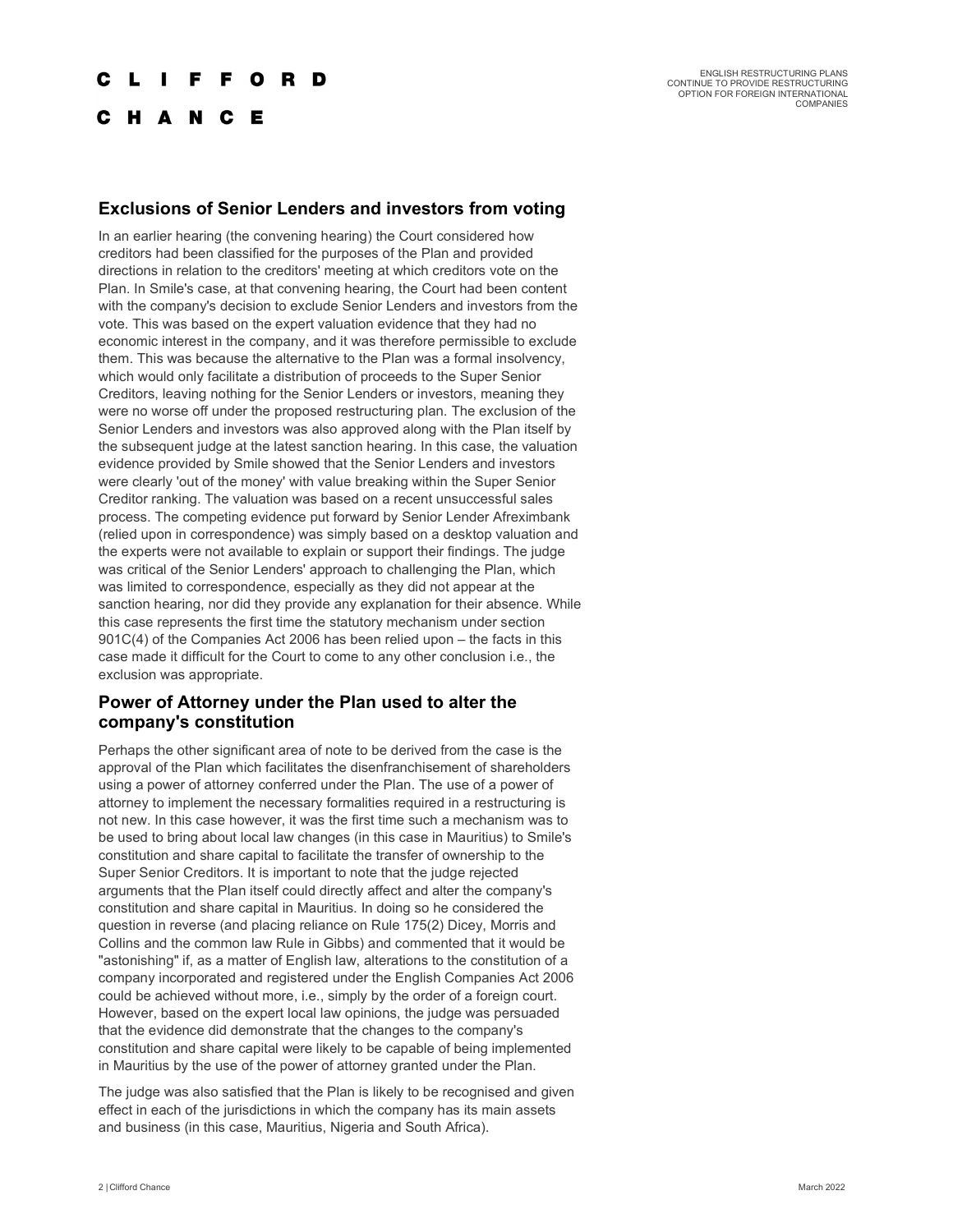# C L I F F O R D C H A N C E

#### Practical Considerations

Other points of interest that may be derived from the case include certain practical considerations:

- creditors or members seeking to challenge a plan should attend the hearings and address the Court with their arguments at the earliest possible instance. In the judge's words they must 'stop shouting from the spectator seats and step up to the plate';
- the judge in this case considered that where creditors or members do appear and raise genuine issues which assist the Court, they are unlikely to face adverse costs orders, and depending on the facts, may be able to recover their costs, even if the challenge itself is unsuccessful;
- judges cannot be expected to engage in vicarious challenges based on rival reports without the help of the expert responsible for the competing report or the benefit of cross-examination;
- expert evidence should be presented to the Court in a satisfactory form and in accordance with the CPR 35.3 and CPR PD 35; and
- there is no strict legal requirement to use a parallel scheme or plan to ensure the international effectiveness of English restructuring proceedings, but the English Court must be satisfied on the evidence that it is compliant with local courts and acceptable to the local courts without the need for a parallel scheme to ensure they would not be acting in vain. Local law advice in the jurisdiction where the scheme or plan is to be recognised is crucial.

Clifford Chance's restructuring and insolvency team has acted on several successful Super Schemes including Virgin Atlantic and gategroup. With its global network of specialists, Clifford Chance is uniquely placed to advise stakeholders in any cross-border restructuring, wherever that may be.